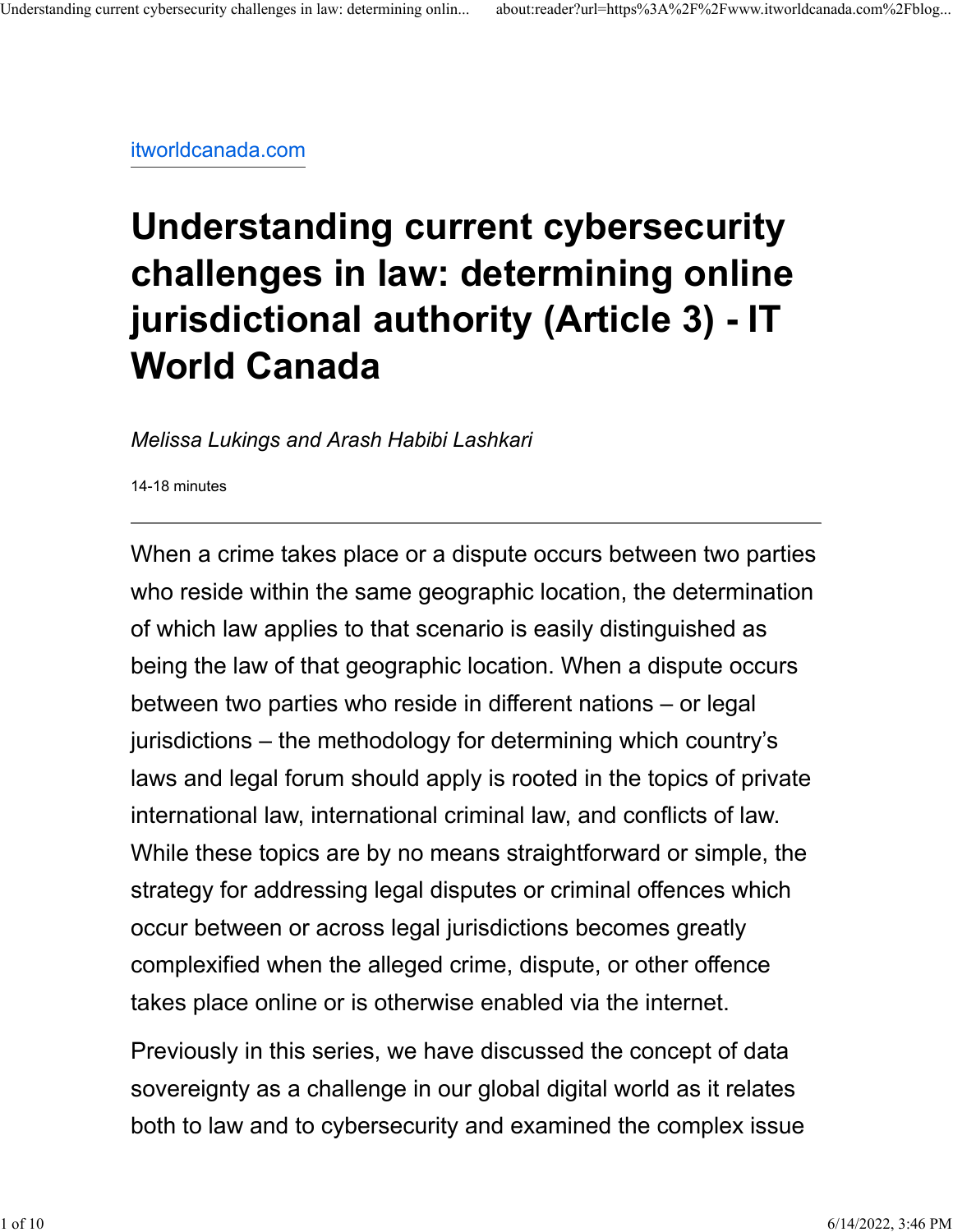of cross-border data transfers. We have also examined the concept of digital governance, governance strategies, and the relation between digital governance, data sovereignty, and law around the world. You can view our previous articles here:

[Understanding Current Cybersecurity Challenges in Law: Digital](https://www.itworldcanada.com/blog/understanding-current-cybersecurity-challenges-in-law-digital-governance-and-social-responsibility-meet-user-generated-content-article-2/482543) [Governance and Social Responsibility Meet User-Generated](https://www.itworldcanada.com/blog/understanding-current-cybersecurity-challenges-in-law-digital-governance-and-social-responsibility-meet-user-generated-content-article-2/482543) [Content \(Article 2\)](https://www.itworldcanada.com/blog/understanding-current-cybersecurity-challenges-in-law-digital-governance-and-social-responsibility-meet-user-generated-content-article-2/482543)

[Understanding Current Cybersecurity Challenges in Law: Data](https://www.itworldcanada.com/blog/understanding-current-cybersecurity-challenges-in-law-data-sovereignty-cross-border-data-transfers/478231) [Sovereignty and Cross-Border Data Transfers \(Article 1\)](https://www.itworldcanada.com/blog/understanding-current-cybersecurity-challenges-in-law-data-sovereignty-cross-border-data-transfers/478231)

This is the third article in our six-part series. In this article, we will discuss the complexities of determining jurisdiction in international law, with a specific emphasis on cybercrime and issues pertaining to internet law which occur between legal jurisdictions.

## Jurisdiction

Jurisdiction refers to the power, the right, or the authority to interpret and apply the law. Jurisdiction can also refer to a specific regional, physical, territorial, or geographic area in more casual terms.

While jurisdiction is often linked to sovereignty over a territorial location, jurisdiction can also exist without a connection to territory. The type of jurisdictional authority held by a governing body indicates whether that nation or state can undertake enforcement action to uphold its law. This becomes more complex when we consider online activities, particularly cybercrimes, defamation, and other tortious activities, as there may not necessarily be a defined geographic area to distinguish which governing authority has the legal jurisdiction to address these matters.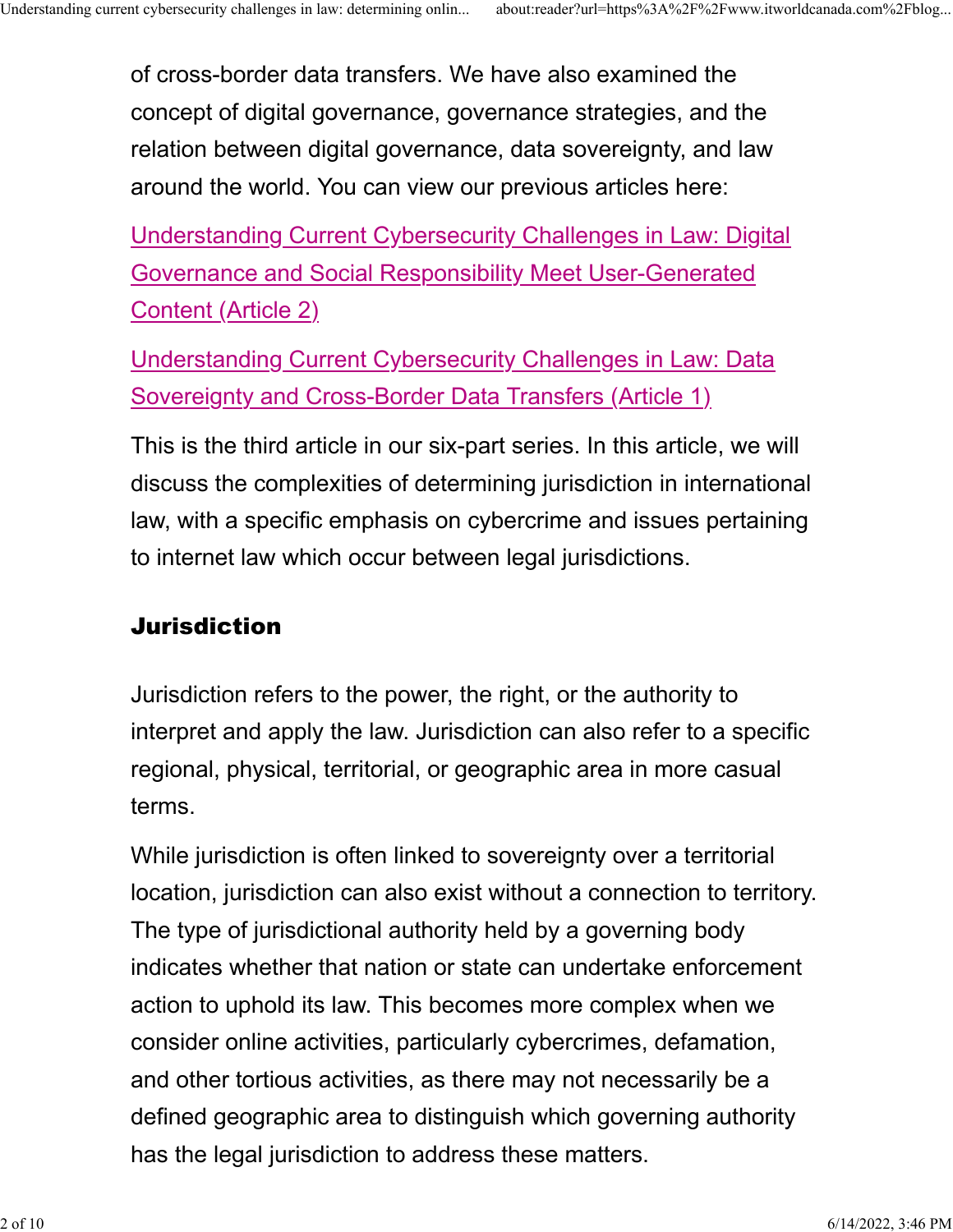The court of jurisdiction refers to which court has the right or the power to hear a case or argument and render a judgment. It is important, when deciding on a court of jurisdiction, to determine which type of matter the court will hear, as each type of court hears only certain types of arguments or cases. For example, in matters of national law, a federal court would be the appropriate court, as it has legal jurisdiction over matters on a national level. Conversely, minor civil matters may be heard in small claims, civil, or municipal courts, family courts handle matters of family law, criminal courts handle criminal matters, and appeal courts handle appeals of previous judgements made in lower courts.

#### Jurisdictional authority

In legal systems, jurisdictional authority refers to the practical legal authority to make, enforce, and administer laws and justice, which is granted to a legal body based on the type and locational circumstances of the case. There are three main types of jurisdictional authority that grant courts legal power over certain matters: prescriptive jurisdiction, enforcement jurisdiction, and adjudicative jurisdiction.

*Prescriptive jurisdiction* refers to the authority of the governing body of a nation or state to establish laws and legal norms that are applicable to individuals, groups, corporations, property, and events, both within and outside of its territory. Under the prescriptive jurisdiction, the laws of a nation or state are still binding on citizens of that jurisdiction while abroad. The same principle of legal scope may also be applicable to certain events or activities conducted abroad that could negatively impact the nation or state which is hoping to assert a prescriptive jurisdiction. For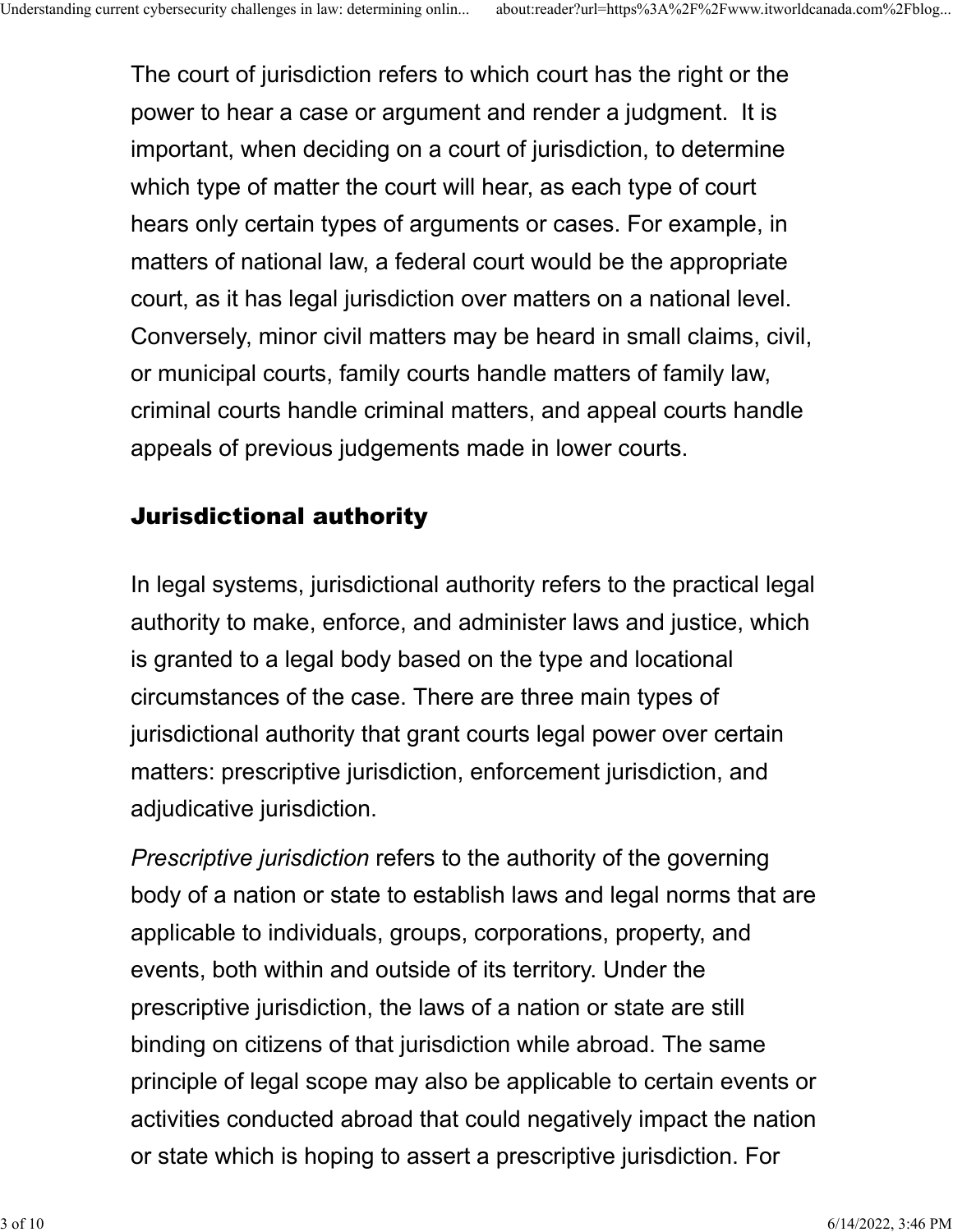example, a nation may choose to create legislation applicable to crimes that occur abroad which the home nation considers to be a threat to its security or economic interests.

*Enforcement jurisdiction* refers to the power of a nation or state to ensure compliance with prescriptive legal commands which regulate people and situations in the jurisdiction of that nation or state. Enforcement jurisdiction is closely tied to the adjudicative jurisdiction and both can be contrasted with the prescriptive jurisdiction.

*Adjudicative jurisdiction* refers to the power of the governing body of a nation or state to hear and settle legal disputes, as well as the authority to decide and determine the outcomes of competing legal claims. Both the adjudicative jurisdiction and enforcement jurisdiction are territorially limited. The intention for this is to limit the power of a nation or state to enforce its prescriptive or adjudicative jurisdiction within another nation or state. In this way, the legal enforcement and court systems are restricted to operating within the territorial boundaries of their corresponding nation or state. In the absence of permission, a nation or state cannot exercise its prescriptive jurisdiction—either through enforcement or adjudication—outside of its territory.

# Determining jurisdictional authority

There are three factors to consider when determining the appropriate court to hear a legal matter, both domestically and on an international level. These correspond with the three types of jurisdictional authority and include: jurisdiction of law, recognition of law, and enforcement of law.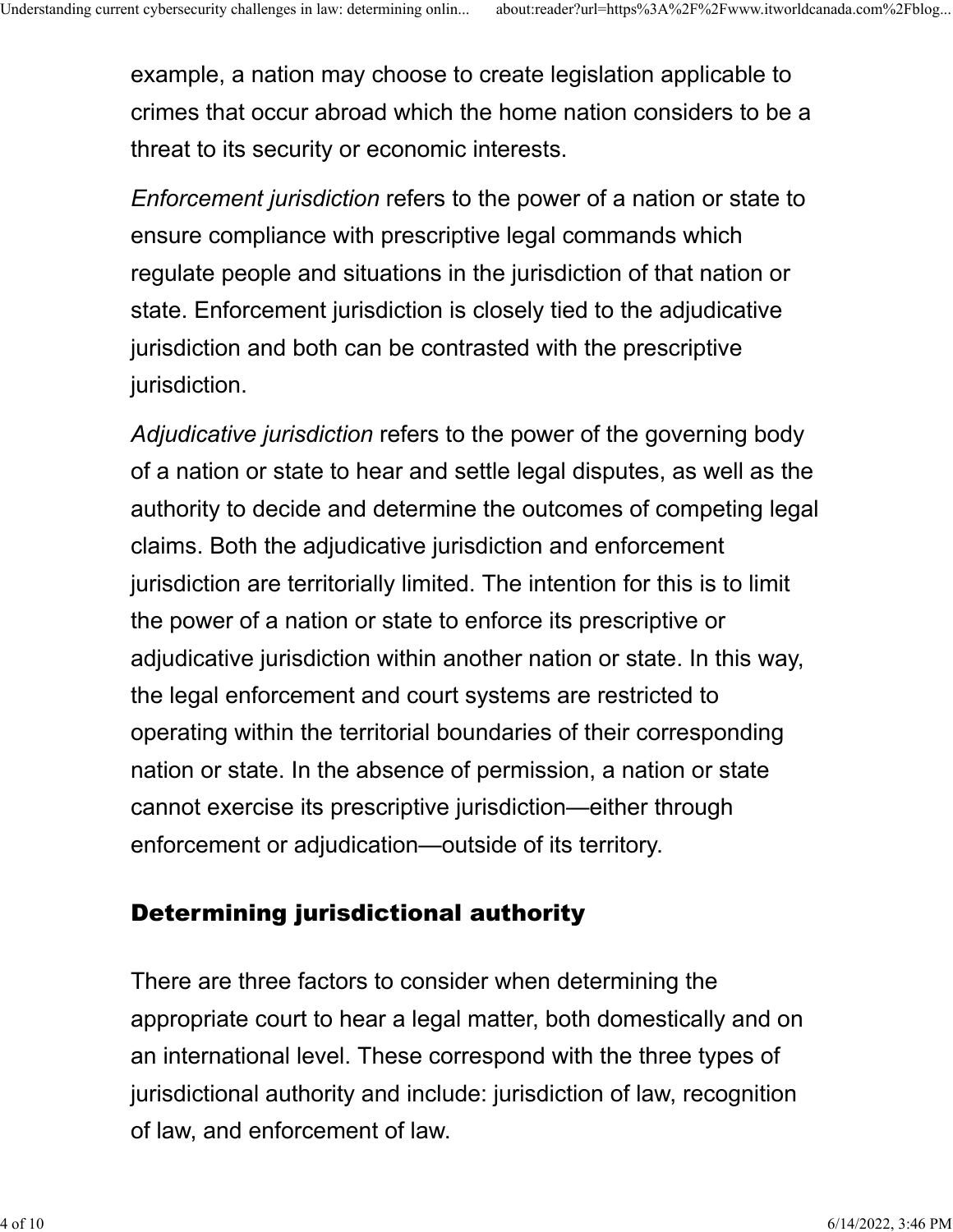- 1. **Legal Jurisdiction** *Does the court have the judicial (or legal) power over both the person going on trial and the type of matter that is being tried?*
- 2. **Legal Recognition** *Will a decision by the court be accepted (or recognized) in foreign countries and/or other jurisdictions?*
- 3. **Legal Enforcement** *Does the court have the power to instil (or enforce) the punishment that is being sought out in this matter?*

Domestically, when a corporation exists within a nation and does business between different regional jurisdictions, the courts may look for evidence of the intent of the corporation to do business in one region in contrast to its presence in another. Evidence of intent to do business may be proved through various means, including contractual agreements, targeted sales, advertising campaigns, or some types of contact made within another region. Online, such contact could be that which is made by the operators of a website with businesses in a specific geographic area via the availability of the website itself. Contact, as evidence of an intent to do business, could also be established if the operators made business trips, had telephone calls, or exchanged fax messages to the region. As there are many different types of businesses and business engagement, there is a wide variety of other means for proving an intent to do business within a specific region. Based on the subjective nature and wide variety of businesses and business activities, these are often determined by the court of jurisdiction on a case-by-case basis.

Unsurprisingly, the establishment of internet or online jurisdiction at the international level is not regulated the same way that internet jurisdiction may be regulated on a provincial, state, or domestic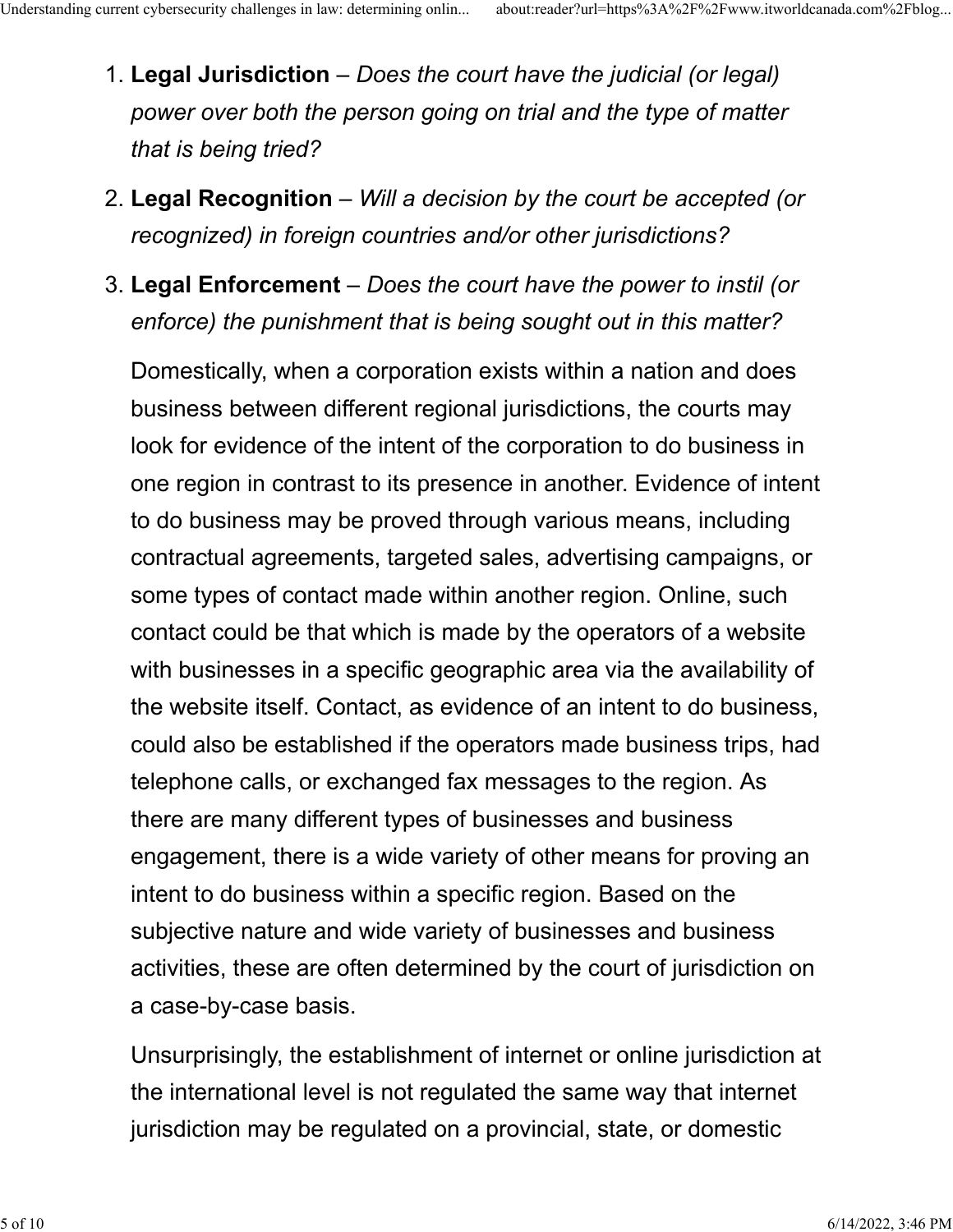regional level. However, the three main features for the determination of jurisdiction must still be considered in this process: judicial (or legal) jurisdiction, enforcement, and recognition.

#### Internet jurisdiction

Internet jurisdiction is used to determine which legal authority may hear a case, between a defendant and plaintiff, in which the alleged offence or tortious action was committed on the internet. While in typical matters, the plaintiff appeals to the court or legal authority which has jurisdiction over the geographical area in which the crime occurred, this is made much more complex when the issues at hand are committed, remotely, over the internet. In these cases, it may be difficult to determine an appropriate geographically-based jurisdiction, particularly when the originator of the illegal, tortious, or otherwise offensive action can be located in a different region or country than the individual or entity against whom the crime or offence was allegedly committed.

Usually, in cases of this nature, each country will take its own laws into consideration when determining a legal action, before considering the laws of the country in which the defendant may live. If one nation determines a crime was committed on the Internet, according to its laws, and determines that its courts have jurisdiction over the case, then that country may prosecute the offender(s), even when those involved may live in a different country.

## Example: People's Republic of China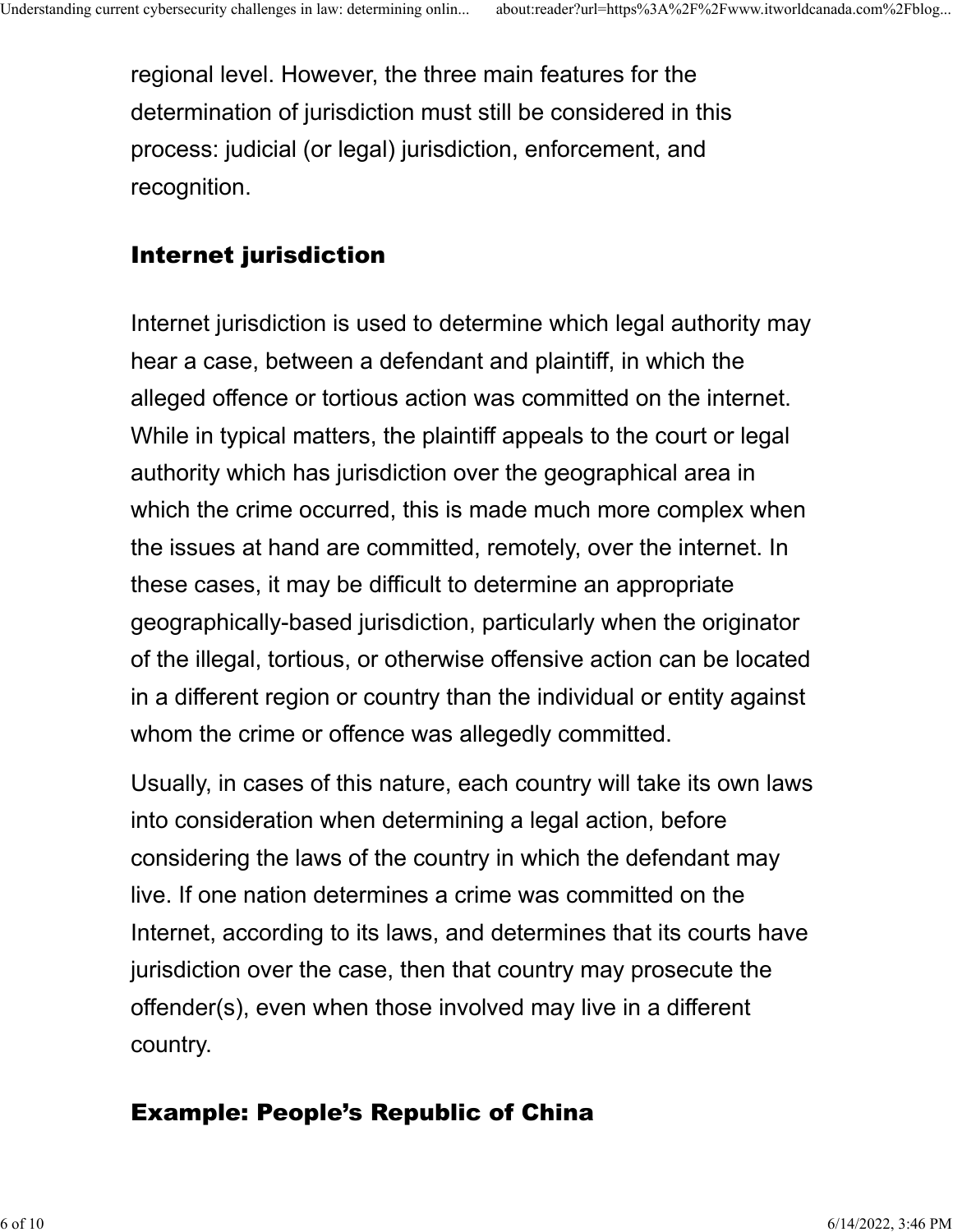We can see an example of the complexities which arise with the assignment of jurisdiction related to cybercrime in the codified *[Chinese Criminal Law](https://www.ilo.org/dyn/natlex/docs/ELECTRONIC/5375/108071/F-78796243/CHN5375%20Eng3.pdf)* provisions, especially Article 6, 7, 8 and 9. Specifically, Article 6 stipulates that, "Any person who commits a crime in the territory of the People's Republic of China shall apply this law unless otherwise specifically provided by law."

Based on the established criminal law provisions in China, Article 6 is [interpreted to mean](https://pdf.sciencedirectassets.com/280203/1-s2.0-S1877050918X00076/1-s2.0-S1877050918306434/main.pdf) that Chinese courts have jurisdiction over criminal matters as long as one of the criminal acts or criminal consequences occurs in China. In this provision, the phrase "in China" is interpreted to include Chinese ships and aircraft outside of the territory, as well as Chinese embassies and consulates which are located abroad.

Articles 7, 8 and 9 of the *[Chinese Criminal Law](https://www.ilo.org/dyn/natlex/docs/ELECTRONIC/5375/108071/F-78796243/CHN5375%20Eng3.pdf)* respectively stipulate personal jurisdiction, protection of jurisdiction, and universal jurisdiction – all of which are considerations for determining the court of jurisdiction in criminal matters involving China.

#### Global costs and fatal consequences

The magnitude of the challenges associated with determining jurisdictional authority for criminal, and other activity, done using the internet, becomes glaringly clear when we look at the massive global increase in cybercriminal activity and the reported rise of cyber attacks on government, infrastructure, corporations, and individuals. On many occasions, these cyberattacks are found to have originated outside of the country in which the target is based, bringing the idea of international cyber law to the forefront of our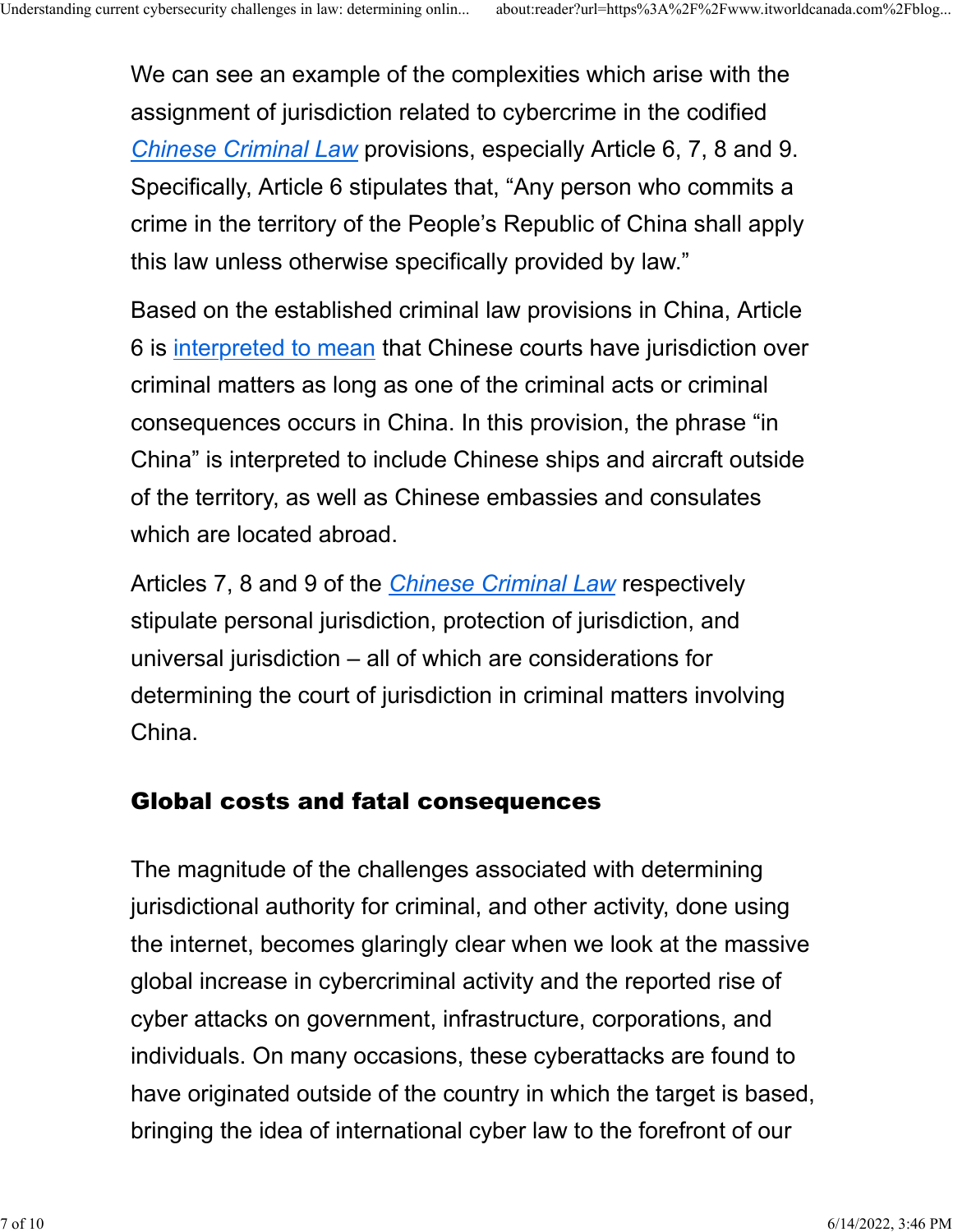global legal evolution.

The costs of cybercrime include: damage and destruction of data, stolen money, lost productivity, reputational harm, theft of intellectual property, theft of personal and financial data, embezzlement, fraud and identity theft, digital forensic investigation, restoration and deletion of hacked data and systems, and post-attack disruption to the normal course of business.

In their [2021](https://www.ic3.gov/Media/PDF/AnnualReport/2021_IC3Report.pdf) *[Internet Crime Report](https://www.ic3.gov/Media/PDF/AnnualReport/2021_IC3Report.pdf)*, the US Federal Bureau of Investigation (FBI) reported that the number of cybercrime complaints to the Federal Bureau of Investigation rose seven per cent in 2021 to 847,376 and total money lost to cybercrime increased 64 per cent to US\$6.9 billion. Among the [2021](https://www.ic3.gov/Media/PDF/AnnualReport/2021_IC3Report.pdf) [complaints received,](https://www.ic3.gov/Media/PDF/AnnualReport/2021_IC3Report.pdf) ransomware, business e-mail compromise schemes, and the criminal use of cryptocurrency are among the top incidents reported. In 2021 alone, business email compromise schemes resulted in 19,954 complaints with an adjusted loss of nearly US\$2.4 billion. In IBM's annual *[Cost of a Data Breach](https://www.ibm.com/security/data-breach) [Report](https://www.ibm.com/security/data-breach)*, featuring research by the Ponemon Institute, IBM reported the highest average total data breach cost in its 17 year history, with data breach costs rising from US\$3.86 million to US\$4.24 million in 2021.

In 2020, [Cybersecurity Ventures,](https://cybersecurityventures.com/cybercrime-damages-6-trillion-by-2021/) a leading cybersecurity research organization, estimated the growth of global cybercrime to be about 15 per cent per year, reaching a total cost of US\$10.5 trillion annually by 2025, up from [US\\$3 trillion in 2015.](https://www.microsoft.com/security/blog/2016/01/27/the-emerging-era-of-cyber-defense-and-cybercrime/) This would not only represent the [greatest transfer of economic wealth in history,](https://1c7fab3im83f5gqiow2qqs2k-wpengine.netdna-ssl.com/wp-content/uploads/2021/01/attceocyberreport_compressed.pdf) but is also exponentially larger than the [damage inflicted from](https://www.forbes.com/sites/rajindertumber/2019/01/05/cyber-attacks-igniting-the-next-recession) [natural disasters](https://www.forbes.com/sites/rajindertumber/2019/01/05/cyber-attacks-igniting-the-next-recession) in a year, which at one point was [more profitable](https://blogs.cisco.com/financialservices/how-to-prevent-the-bank-robbery-no-one-can-see) [than the global trade of all major illegal drugs](https://blogs.cisco.com/financialservices/how-to-prevent-the-bank-robbery-no-one-can-see) combined.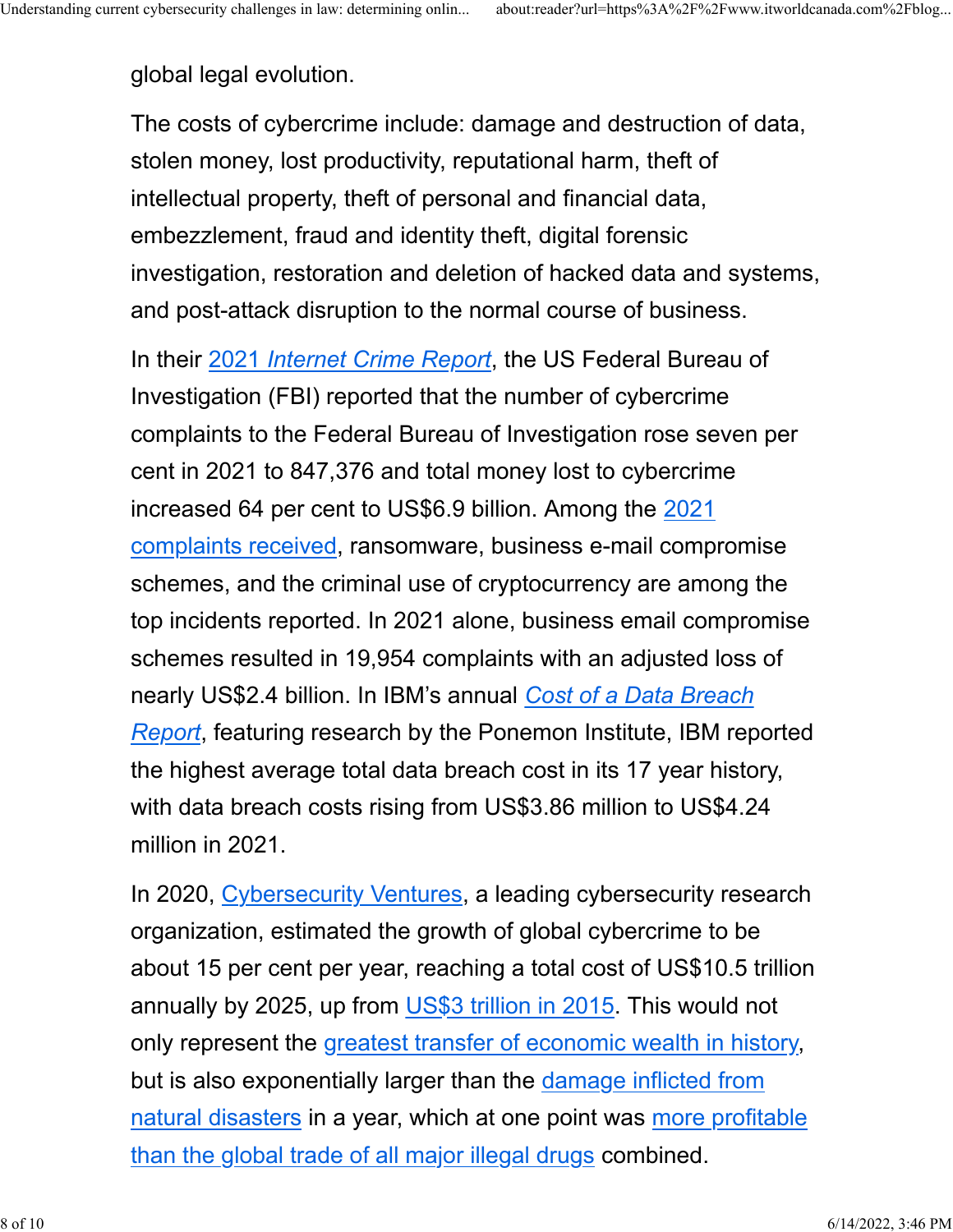Ransomware is one type of cyber attack that is especially known for being financially devastating for governments, organizations, and corporations around the world. Adding to the financial impact, a September 2020 ransomware attack on the IT systems of a major Duesseldorf hospital [led to the tragic death of a patient in](https://apnews.com/article/technology-hacking-europe-cf8f8eee1adcec69bcc864f2c4308c94) [life-threatening condition.](https://apnews.com/article/technology-hacking-europe-cf8f8eee1adcec69bcc864f2c4308c94) With IT systems crashing, the hospital was unable to access data or admit patients; surgeries were cancelled and emergency patients were taken to other hospitals for admission and treatment. For a patient in critical condition and in need of urgent medical treatment, who had to be rerouted to a hospital in a neighbouring city as a result of the ransomware attack, the hour-long delay in accessing treatment resulted in her death.

This is by far not the first time an emergency patient had to be rerouted to a different hospital as a result of a ransomware attack. According to data compiled by Emsisoft, 1,203 healthcare providers were [impacted in 2021,](https://blog.emsisoft.com/en/40813/the-state-of-ransomware-in-the-us-report-and-statistics-2021/) in the United States alone. This is up from [a previous investigation,](https://blog.emsisoft.com/en/34822/the-state-of-ransomware-in-the-us-report-and-statistics-2019/) also by Emsisoft, which reported that 764 US healthcare providers had been victimized by ransomware back in 2019.

# Conclusion

International law structures relations among states and other international stakeholders through various prohibitions, requirements, and permissions. As such, it has provided a path for regulating global governance issues of all varieties. As nations continue to give increased attention to the governance of the internet and the technical architecture that allows the global internet to function, the role of international law in the cyber